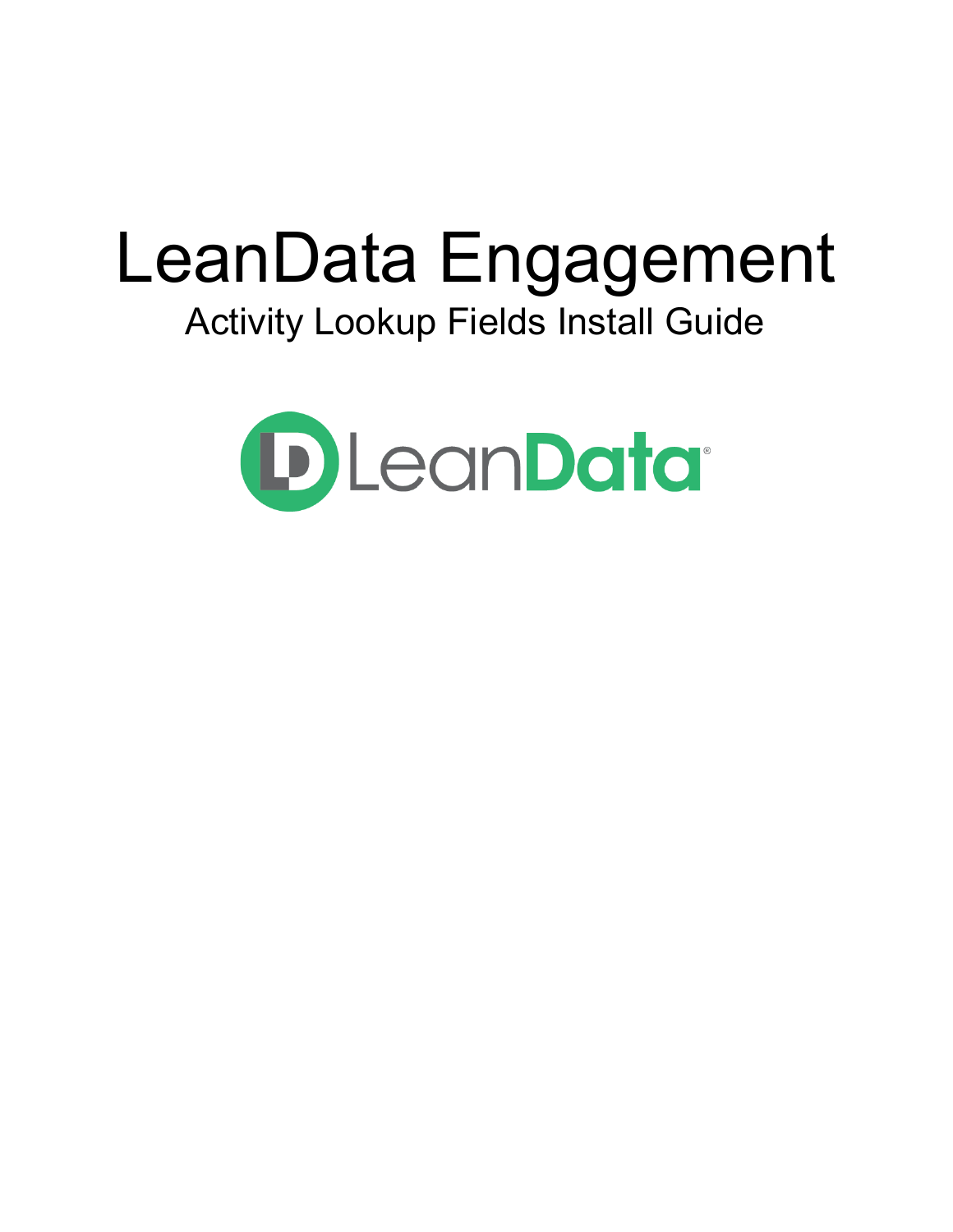

## **Overview**

In order for LeanData Engagement to accurately capture activities and associate them with the proper Accounts, we will need to use a Lookup field on your Salesforce Activity object to store that association.

## Setting Up LeanData Engagement

The following steps will guide setting up the required Lookup fields on the Activity object for LeanData Engagement. These lookup fields will allow LeanData to calculate Engagements for Activities.

### Setting Up the Lead Lookup Field on the Activity Object

- 1. In Salesforce Setup, navigate to the **Activity** Object within the Object Manager
- 2. Click **Fields & Relationships**
- 3. Click **New**

| 0.0.0<br>111 | Setup                                            | Home                             | Object Manager $\vee$                                                |                                            |           |                                       |                    |              |                          |     |                           |
|--------------|--------------------------------------------------|----------------------------------|----------------------------------------------------------------------|--------------------------------------------|-----------|---------------------------------------|--------------------|--------------|--------------------------|-----|---------------------------|
| €            | <b>Activity</b>                                  | <b>SETUP &gt; OBJECT MANAGER</b> |                                                                      |                                            |           |                                       |                    |              |                          |     |                           |
|              | Details<br><b>Fields &amp; Relationships</b>     |                                  | <b>Fields &amp; Relationships</b><br>16 Items, Sorted by Field Label |                                            |           |                                       |                    | Q Quick Find |                          | New | <b>Field Dependencies</b> |
|              |                                                  |                                  | <b>FIELD LABEL</b>                                                   |                                            | $\bullet$ | <b>FIELD NAME</b>                     | <b>DATA TYPE</b>   |              | <b>CONTROLLING FIELD</b> |     | <b>INDEXED</b>            |
|              | <b>Buttons and Links</b><br><b>Object Limits</b> |                                  | 15 to 18 Characters                                                  |                                            |           | X15 to 18 Characters c                | Formula (Text)     |              |                          |     | v                         |
|              | Search Layouts                                   |                                  |                                                                      | <b>Activity Owner Equals Account Owner</b> |           | Activity Owner Equals Account Owner c | Formula (Checkbox) |              |                          |     | ▼                         |
|              | Search Layouts for Salesforce<br>Classic         |                                  | <b>Activity Owner Equals ADR</b>                                     |                                            |           | Activity_Owner_Equals_ADR__c          | Formula (Checkbox) |              |                          |     | v                         |

4. Select **Lookup Relationship**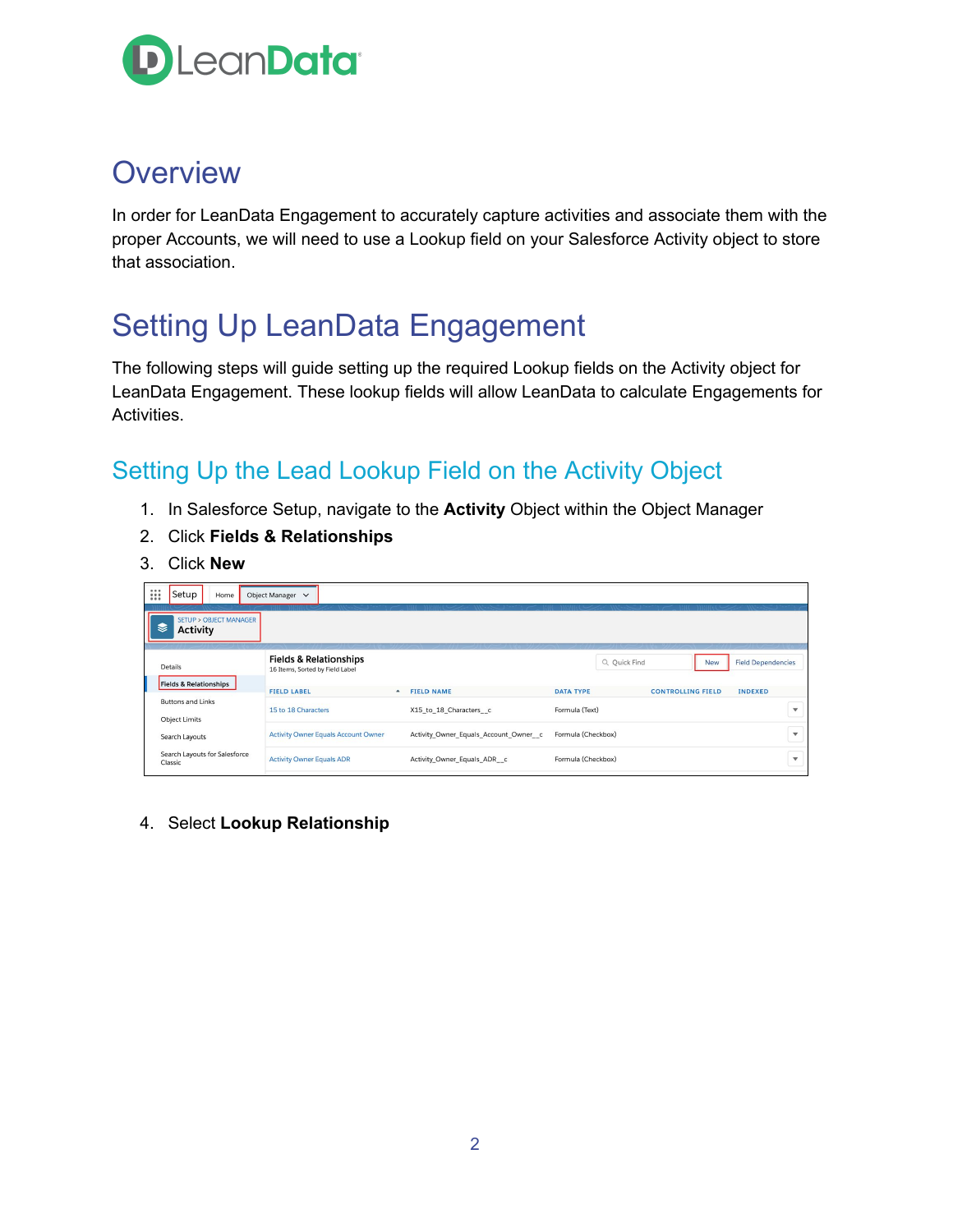

| <b>Details</b>                           | Step 1. Choose the field type                         |
|------------------------------------------|-------------------------------------------------------|
| <b>Fields &amp; Relationships</b>        |                                                       |
| <b>Buttons and Links</b>                 | Specify the type of information that the custom field |
| <b>Object Limits</b>                     | Data Type                                             |
| Search Layouts                           | ś<br>None Selected                                    |
| Search Layouts for Salesforce<br>Classic | ŀ<br><b>Auto Number</b><br>r                          |
|                                          | $\bigcap$ Formula<br>C                                |
|                                          | Roll-Up Summary 1<br>ŀ<br>â                           |
|                                          | <b>O</b> Lookup Relationship                          |
|                                          | Ò<br><b>External Lookup Relationship</b>              |

5. Select **Lead** within the Related To dropdown

| Step 2. Choose the related object                        |  |  |  |  |  |  |
|----------------------------------------------------------|--|--|--|--|--|--|
| Select the other object to which this object is related. |  |  |  |  |  |  |
| <b>Related To</b><br>$\hat{C}$<br>Lead                   |  |  |  |  |  |  |
|                                                          |  |  |  |  |  |  |

6. Name the Field Label: **Lead.** You may choose whatever you wish for the Field name and the Child Relationship Name.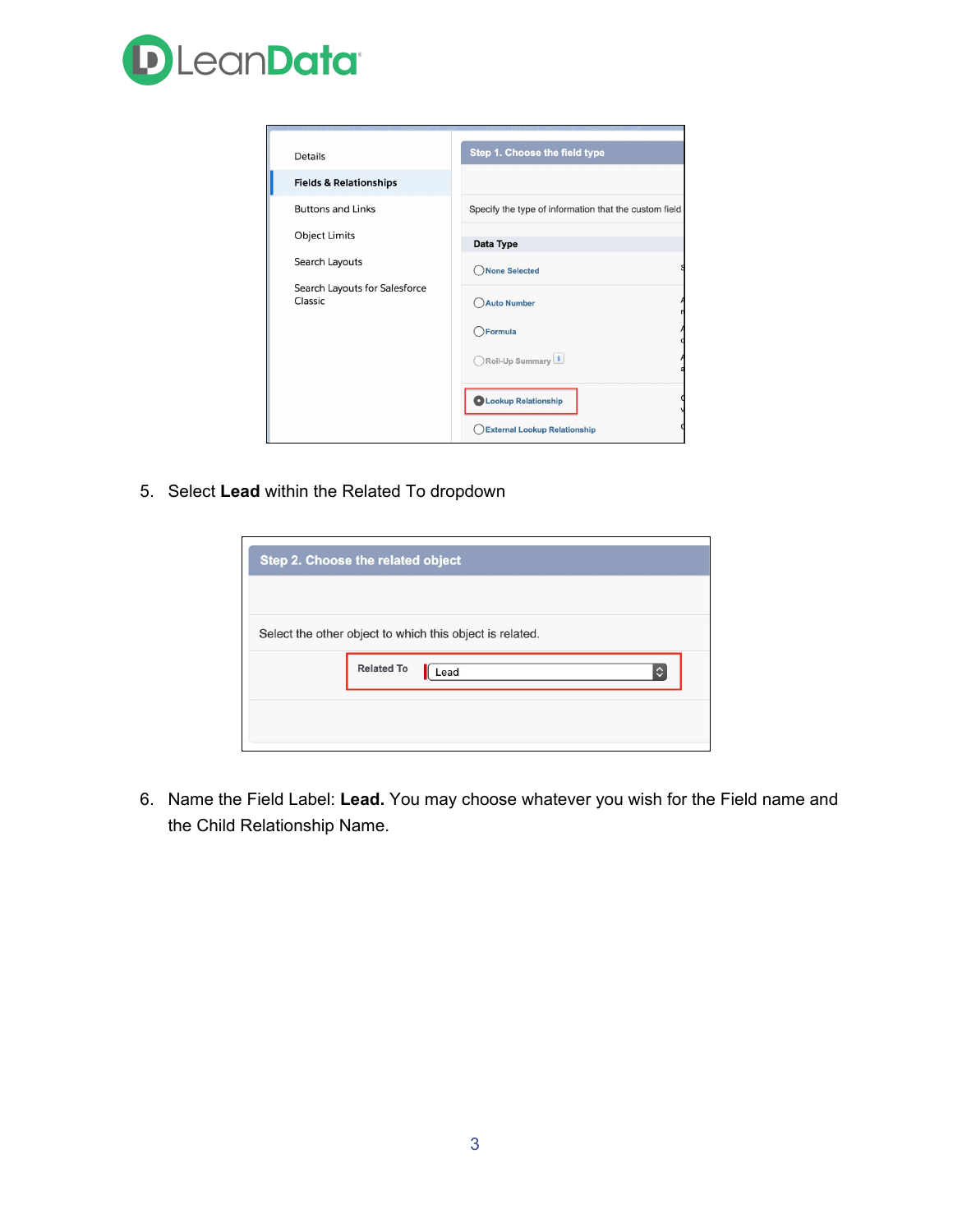

| Step 3. Enter the label and name for the lookup field       |                        |  |  |  |  |  |  |
|-------------------------------------------------------------|------------------------|--|--|--|--|--|--|
|                                                             |                        |  |  |  |  |  |  |
| <b>Field Label</b>                                          | Lead<br>$\mathbf{i}$   |  |  |  |  |  |  |
| <b>Field Name</b><br><b>Description</b><br><b>Help Text</b> | Lead<br>$\mathbf{i}$   |  |  |  |  |  |  |
| <b>Child Relationship Name</b>                              | <b>Activities</b><br>÷ |  |  |  |  |  |  |

- 7. Set **Field-Level Security** for the appropriate users. Whichever profiles will be using LeanData Engagement should be given visibility to this field.
- 8. Add this reference field to **Page Layouts** for Event and Task if you wish to display this field on your layouts.
- 9. Add to all Related Lists
- 10. Save

#### Setting Up the Contact Lookup Field on the Activity Object

- 1. In Salesforce Setup, navigate to the **Activity** Object within the Object Manager
- 2. Click **Fields & Relationships**
- 3. Click **New**

| $\ddot{}$ | Setup                                               | Home |  | Object Manager $\vee$                                                |                                            |   |                                       |                    |              |                          |     |                           |   |
|-----------|-----------------------------------------------------|------|--|----------------------------------------------------------------------|--------------------------------------------|---|---------------------------------------|--------------------|--------------|--------------------------|-----|---------------------------|---|
| Ю         | <b>SETUP &gt; OBJECT MANAGER</b><br><b>Activity</b> |      |  |                                                                      |                                            |   |                                       |                    |              |                          |     |                           |   |
|           | Details<br><b>Fields &amp; Relationships</b>        |      |  | <b>Fields &amp; Relationships</b><br>16 Items, Sorted by Field Label |                                            |   |                                       |                    | Q Quick Find |                          | New | <b>Field Dependencies</b> |   |
|           |                                                     |      |  | <b>FIELD LABEL</b>                                                   |                                            | ٠ | <b>FIELD NAME</b>                     | <b>DATA TYPE</b>   |              | <b>CONTROLLING FIELD</b> |     | <b>INDEXED</b>            |   |
|           | <b>Buttons and Links</b><br><b>Object Limits</b>    |      |  | 15 to 18 Characters                                                  |                                            |   | X15 to 18 Characters c                | Formula (Text)     |              |                          |     |                           | w |
|           | Search Layouts                                      |      |  |                                                                      | <b>Activity Owner Equals Account Owner</b> |   | Activity_Owner_Equals_Account_Owner_c | Formula (Checkbox) |              |                          |     |                           |   |
|           | Search Layouts for Salesforce<br>Classic            |      |  | <b>Activity Owner Equals ADR</b>                                     |                                            |   | Activity_Owner_Equals_ADR__c          | Formula (Checkbox) |              |                          |     |                           | ٠ |

4. Select **Lookup Relationship**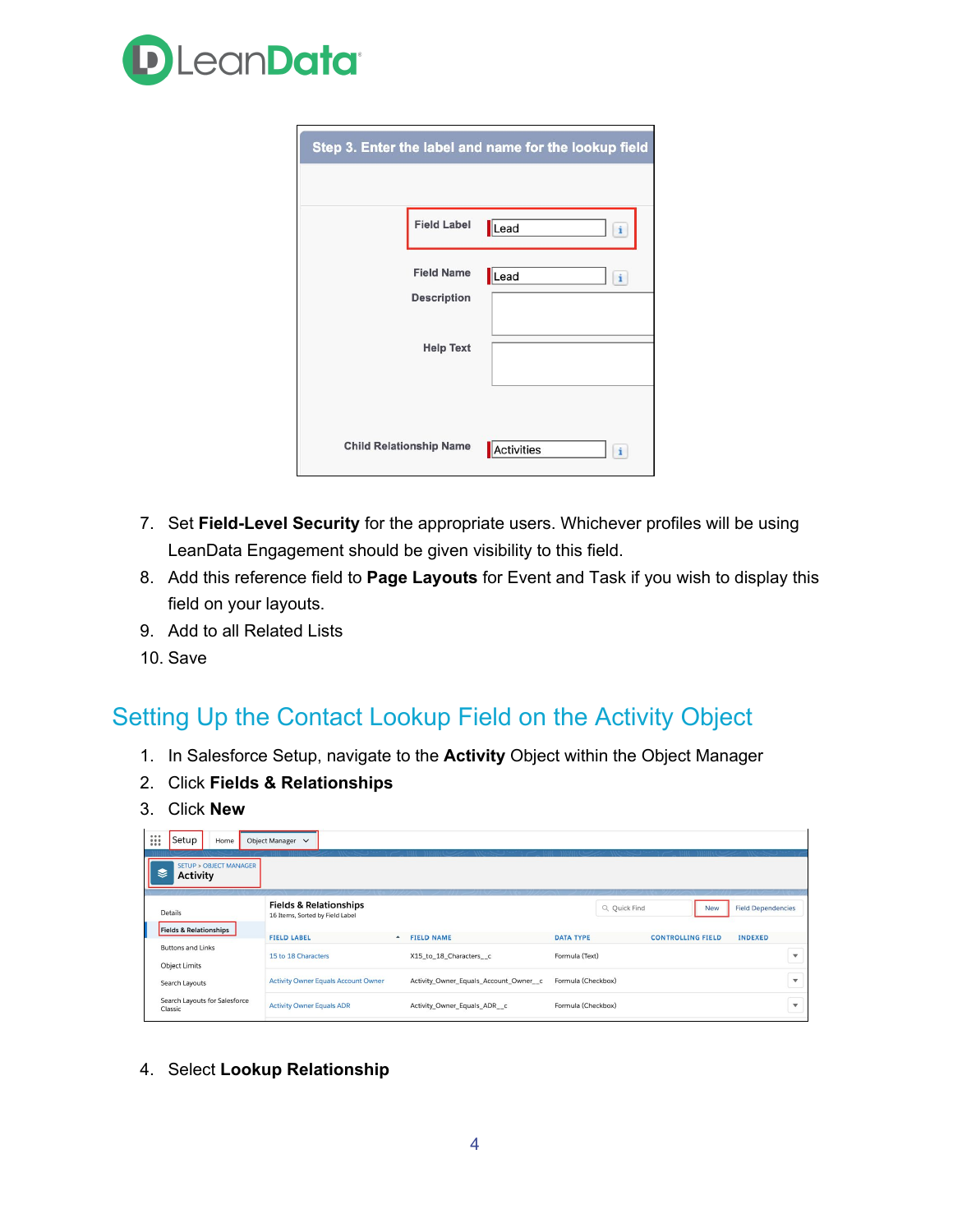

| Details                                  | Step 1. Choose the field type                         |        |
|------------------------------------------|-------------------------------------------------------|--------|
| <b>Fields &amp; Relationships</b>        |                                                       |        |
| <b>Buttons and Links</b>                 | Specify the type of information that the custom field |        |
| <b>Object Limits</b>                     | Data Type                                             |        |
| Search Layouts                           | None Selected                                         | ś      |
| Search Layouts for Salesforce<br>Classic | <b>Auto Number</b>                                    | ŀ<br>r |
|                                          | $\bigcap$ Formula                                     | C      |
|                                          | Roll-Up Summary 1                                     | â      |
|                                          | <b>O</b> Lookup Relationship                          |        |
|                                          | <b>External Lookup Relationship</b>                   | C      |
|                                          |                                                       |        |

5. Select **Contact** within the Related To dropdown

| Step 2. Choose the related object |                                                          |  |  |  |  |  |  |
|-----------------------------------|----------------------------------------------------------|--|--|--|--|--|--|
|                                   |                                                          |  |  |  |  |  |  |
|                                   | Select the other object to which this object is related. |  |  |  |  |  |  |
|                                   | <b>Related To</b><br>Contact<br>$\hat{\mathbf{c}}$       |  |  |  |  |  |  |
|                                   |                                                          |  |  |  |  |  |  |
|                                   |                                                          |  |  |  |  |  |  |

6. Name the Field Label: **Contact.** You may choose whatever you wish for the Field name and the Child Relationship Name.